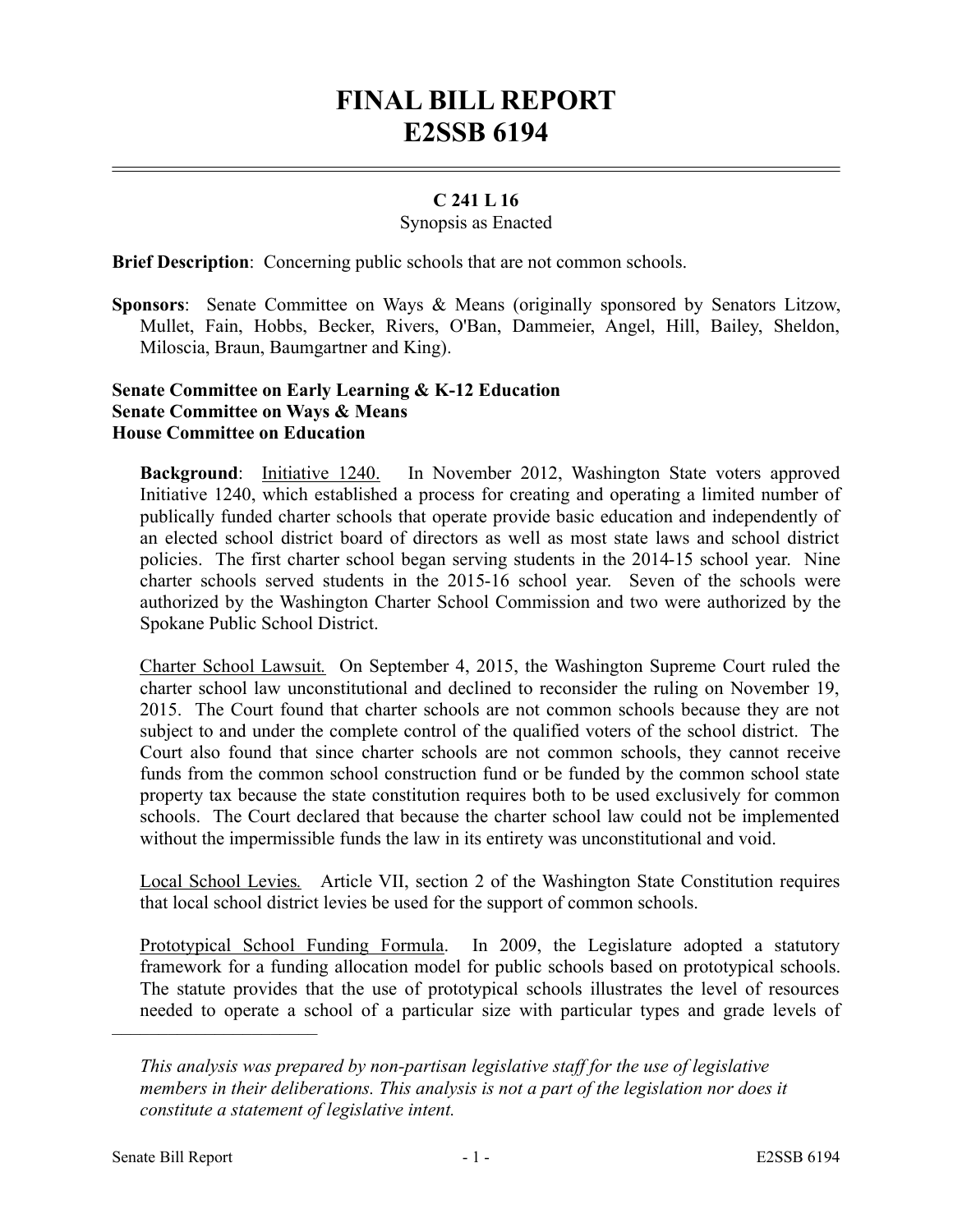students using commonly understood terms and inputs, such as class size, hours of instruction, and specified staff positions. Actual state funding allocations are adjusted from the school prototypes based on the actual number of students in each grade level at each school in the district.

**Summary:** Initiative 1240 is reenacted and amended to designate charter schools as public schools that are not common schools operating separately from the common school system. Charter schools are funded by the Washington Opportunity Pathways Account (WOPA). Additionally, clarifying grammar, terminology, and format changes are made.

Charter School Definition*.* A charter school is not a common school. It operates separately from the common school system but is a public school that is open to all children. A charter school is exempt from most state laws and rules. It may offer, tuition-free, any program or course of study that a non-charter public school may offer, including one or more K-12 grades. It is managed and operated by a Charter School Board of Directors and governed by the terms of a renewable 5-year charter contract.

Chartering Process*.* An authorizer must annually solicit applications to establish a charter school. An applicant submits an application that contains specified information to an authorizer. An authorizer must evaluate and approve or deny the charter application. Authorizers must give preference to applications for charter schools that are designed to enroll and serve at-risk student populations but nothing limits a charter school to serving a substantial portion of at-risk students. If the application is approved, then the authorizer and the Charter School Board must execute a five-year charter contract that contains specified components, including a student performance framework and targets. Authorizers must provide an opportunity for previously established charter schools to execute new contracts with the "same or substantially the same terms and duration." "Substantially the same terms and duration" includes contract modifications necessary to comply with applicable law.

Applicant*.* A charter school applicant must be a nonprofit corporation. Applicants may not be a sectarian or religious organization.

Authorizers*.* Two entities may be authorizers of charter schools: (1) the Washington State Charter School Commission (Commission) and (2) school district boards of directors that have received approval by the State Board of Education (SBE) to be an authorizer. Authorizer duties include approving and monitoring its authorized charter schools and may include taking corrective actions; imposing sanctions; and revoking, renewing or nonrenewing a charter.

The Commission is established as an independent state agency to authorize charter schools throughout the state. The Commission has 11 members: the Superintendent of Public Instruction (SPI) or SPI's designee, the chair of the SBE or the chair's designee, three members appointed by the Governor, three appointed by the President of the Senate, and three appointed by the Speaker of the House of Representatives. The legislative appointments will be made as follows: the largest caucus in each chamber will appoint two members of the Commission and the minority caucus in each chamber will appoint one member. The leaders in the caucuses in the Senate will make the appointments for the Senate and the Speaker of the House of Representatives and leader of the minority caucus will make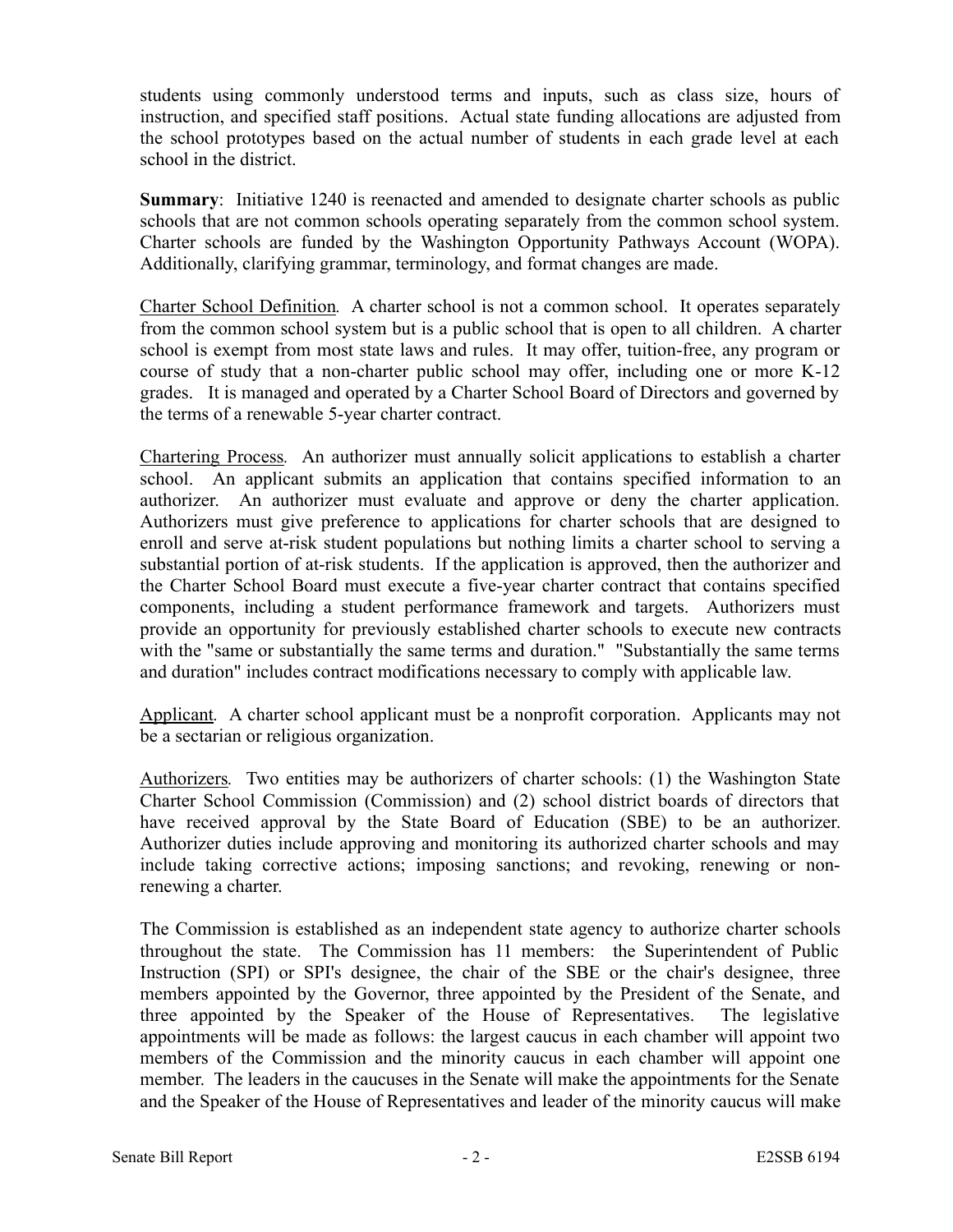the appointments for the House. No appointed member may serve more than two consecutive four-year terms. The appointing authorities must ensure the diversity of the Commission members, including representation from various geographic areas of the state, who collectively possess relevant experience and expertise and have a commitment to charter schooling. At least one member must be a parent of a public school student. The members serve without compensation but may be reimbursed for travel expenses. Commission members must file personal financial affairs statements with the Public Disclosure Commission. The Charter School Commission resides within the Office of the SPI for administrative purposes only.

If approved by the SBE, a school district board of directors may authorize charter schools within the school district. The SBE must establish a process and timeline for approving school district authorizers, which includes specified information that must be submitted by the district. The authorization lasts for six years and may be renewed.

The SBE must establish an authorizer oversight fee for authorizers to use in order to fulfill its duties. The fee is deducted from each charter school's funding distribution and cannot exceed four percent of each charter school's annual funding.

Authorizers must establish reasonable preopening requirements or conditions to monitor the start-up progress of newly approved charter schools, ensure that they are prepared to open smoothly on the date agreed, and ensure that each school meets specified requirements for school opening.

Caps and Limits*.* A maximum of 40 charter schools may be established over a five-year period. The five-year period begins immediately upon the signature of the authorizing legislation by the Governor. No more than eight charter schools may be established in a single year. If fewer than eight schools are established in a year, additional schools up to the difference between the number established and eight may be established in subsequent years. Schools established on or before December 1, 2015 do not count against the annual cap.

Charter School Board. The charter application provides for the formation of a charter school board to manage and operate one or more charter schools. The members of the board must file personal financial affairs statements with the Public Disclosure Commission.

The charter school board must:

- through website postings and written notice, advise families of new, ongoing, and prospective students of any ongoing litigation challenging the constitutionality of charter schools or that may require charter schools to cease operations; and
- contract for independent performance audits after the second year following the first school year of full operation and every three years thereafter. The performance audit must be conducted in accordance with United States General Accounting Office Government Auditing Standards. This performance audit does not inhibit the state Auditor's Office from conducting a performance audit of the school.

In accordance with the charter contract, the board may:

- hire, manage, and discharge charter school employees;
- establish additional graduation requirements and issue diplomas;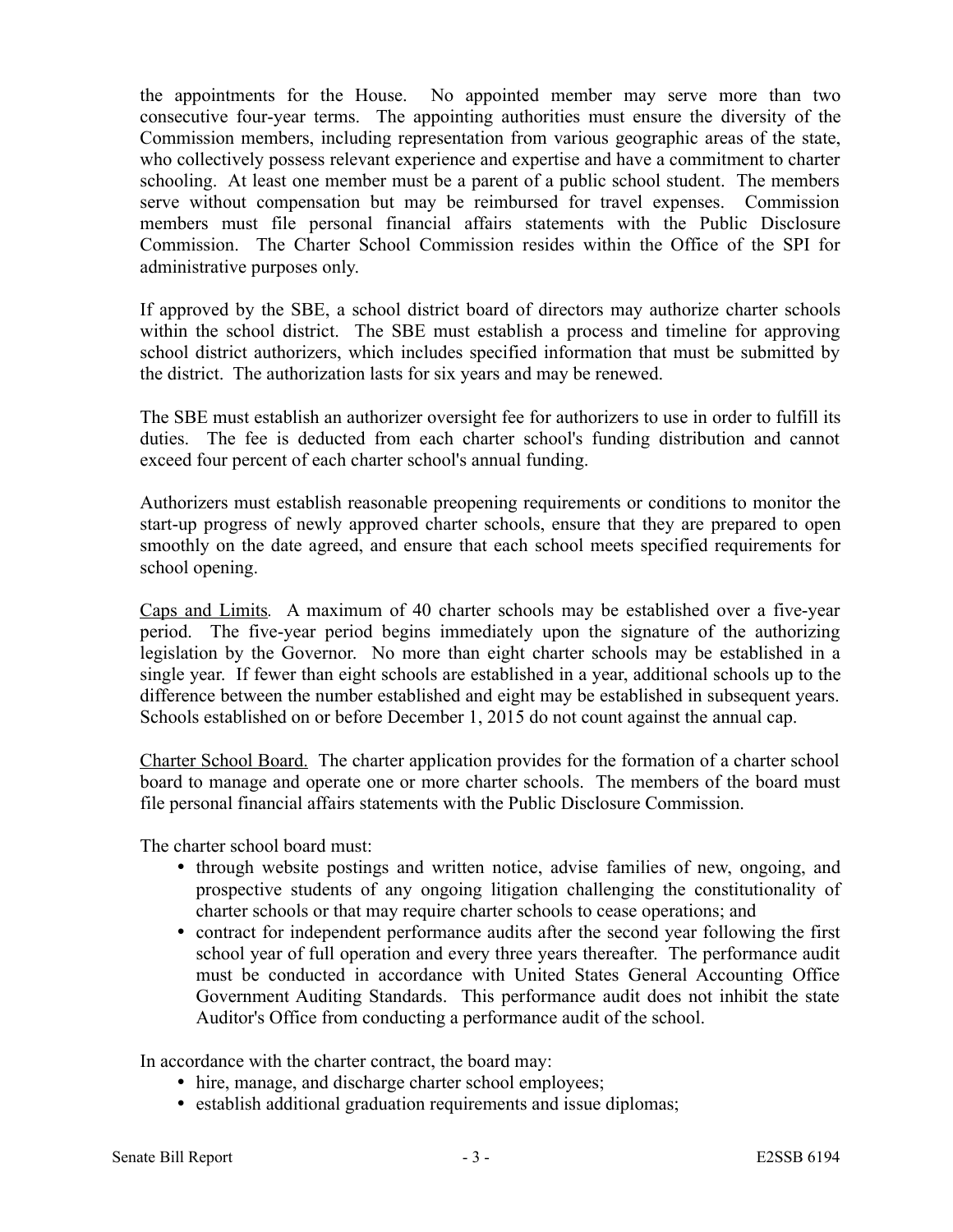- receive and disburse funds;
- enter into contracts for management and operation only with nonprofit organizations - for real property, equipment, goods, supplies, and services;
- rent, lease, or own real property;
- solicit and accept gifts, but not from sectarian or religious organizations; and
- issue secured and unsecured debt, which is not an obligation of the state, the charter school authorizer, the school district in which the charter school is located, or any other political subdivision or agency of the state.

A charter school board may not levy taxes, issue tax-backed bonds, or acquire property by eminent domain.

State and Federal Law*.* A charter school is exempt from all state laws and rules as well as school district policies, except those specifically in the legislation and in the approved charter contract. All charter schools must:

- comply with state and federal education, health, safety, parents' rights, civil rights, and non-discrimination laws applicable to school districts including the McKinney-Vento Act; employee record check requirements; the annual performance report; the Open Public Meetings Act; the Public Records Act; and future legislation enacted governing charter schools;
- provide a program of basic education that meets the basic education goals, and includes the essential academic learning requirements, participation in the statewide student assessment system, and be subject to the SBE's performance improvement goals;
- employ certificated instructional staff, except in exceptional cases, the same as public non-charter and private schools;
- adhere to generally accepted accounting principles and be subject to financial examinations and audits as determined by the state auditor; and
- be subject to the supervision of the SPI and the SBE, including accountability measures.

Student Admissions. A charter school is open to all children, tuition-free, and may not limit admission except by age group, grade level, or enrollment capacity. However, a charter school may organize around a special emphasis or theme, including focusing on services for particular groups of students. If student applications exceed the enrollment capacity of a charter school, then the school must grant an enrollment preference to siblings of enrolled students, with any remaining enrollments allocated through a lottery. A charter school may offer an enrollment preference for at-risk students or to children of full-time employees of the school if the employee's children reside within the state and the Commission has approved the admission policy. If a student transfers from a charter school to a non-charter school, the non-charter school must accept the student's credits in the same manner as non-charter school credits. School districts must provide information to parents and the public that charter schools within the district are an enrollment option for students.

Interscholastic and Extracurricular Programs*.* A charter school may participate in state- or district-sponsored interscholastic programs to the same extent as other public schools. A charter school may charge for extracurricular events and activities in the same manner as other public schools. The Washington Interscholastic Activities Association (WIAA) rules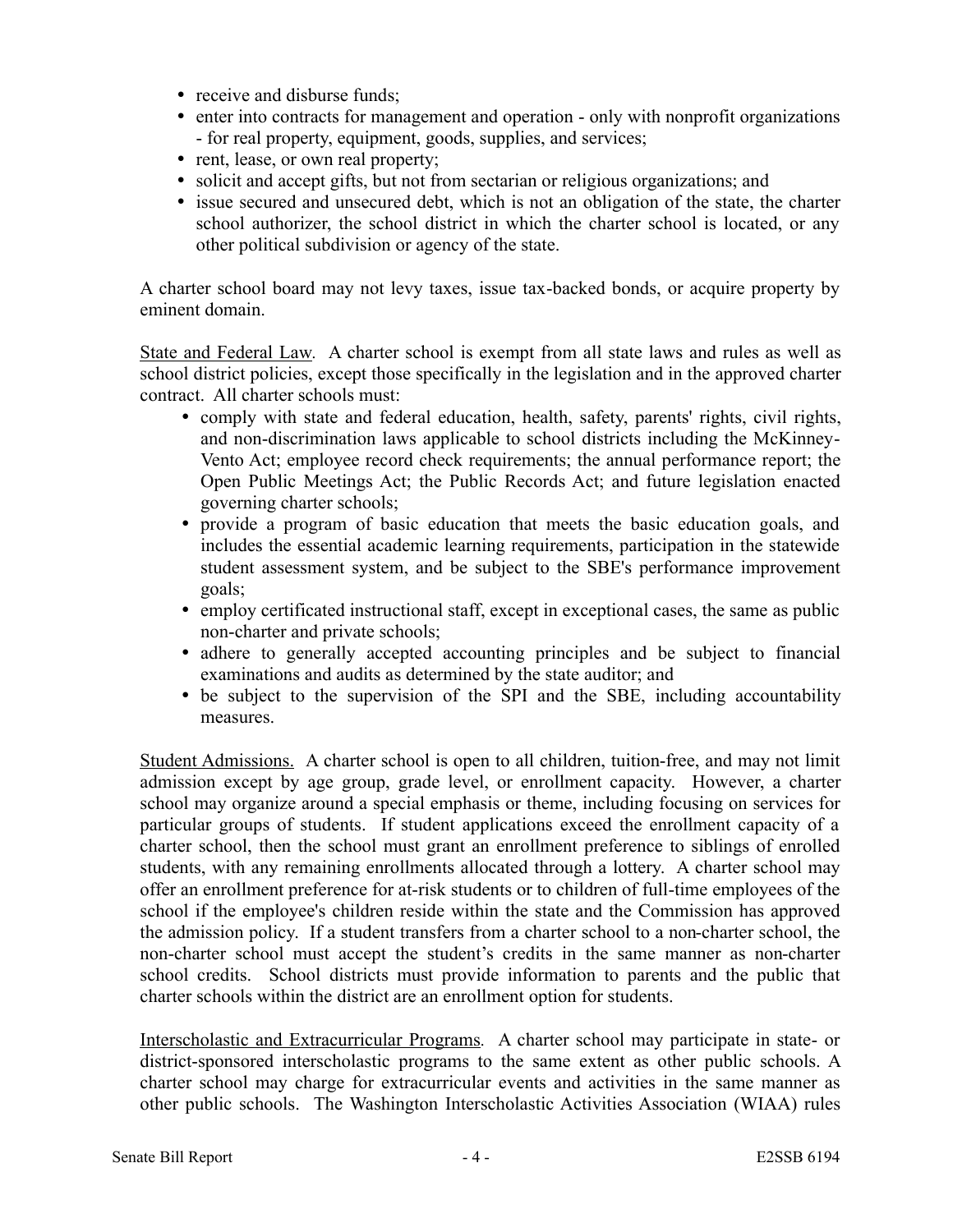apply to any proposal by a charter school to regulate the conduct of interschool athletic activities or other interschool extracurricular activities and the eligibility of a charter school student to participate in interscholastic activities. The WIAA rules adopted must provide that a student attending a charter school may only participate in interscholastic activities offered by the student's resident school district unless approved by a nonresident school district or the WIAA; and that a charter school must pay the full cost, minus any student participation fee, for any student who participates in interscholastic activities.

Employees. Charter school employees are hired, managed, and discharged by the Charter School Board of Directors. The employees are included in the established state employee insurance and health care systems and are included in the state retirement systems if it does not jeopardize the status of the systems as governmental plans. The state collective bargaining laws for classified and certificated charter school employees apply. The bargaining units for charter schools must be separate from other school district bargaining units. Years of service in a charter school are included in the service calculation for the statewide salary allocation schedule, but a charter school is not required to pay a particular salary.

Facilities. Charter schools are eligible for state funding for school construction but not from the common school construction fund. A charter school may purchase or lease facilities or property from a school district at fair market value and may rent from a public or private entity at fair market rent. Public libraries, community service organizations, museums, performing arts venues, theaters, and public or private colleges and universities may provide space to charter schools within their facilities. A purchase, lease, or continued rent free use of facilities requires a negotiated agreement with mutual consideration.

Annual Reports*.* Each charter school authorizer must submit an annual report to the SBE that includes specified components, including the academic and financial performance of each charter school overseen by the authorizer. The SBE, in collaboration with the Commission, must submit to the public, Governor, and Legislature, an annual report based on the authorizer reports. The SBE report must contain specified information, including a comparison of the student performance of charter schools with non-charter schools. After five years, the SBE, in collaboration with the Commission, must recommend whether or not the Legislature should authorize additional charter public schools.

Renewal, Nonrenewal, and Revocation. Guidelines for charter contract renewal, nonrenewal and revocation are provided. A charter contract may be non-renewed or revoked if the authorizer determines that the charter school commits a material and substantial violation of the charter contract or laws applicable to the charter school; fails to meet or make sufficient progress toward the performance expectations in the charter contract; or fails to meet generally accepted standards of fiscal management. A charter contract may also not be renewed if at the time of the renewal application the charter school's performance falls in the bottom quartile of schools on the SBE's accountability index, unless the charter school demonstrates exceptional circumstances that the authorizer finds justifiable. Before nonrenewal or revocation of a charter contract, the authorizer must develop a charter school termination protocol to ensure an orderly transition. If the nonprofit corporation operator who was the applicant for the charter school should dissolve because of the termination of